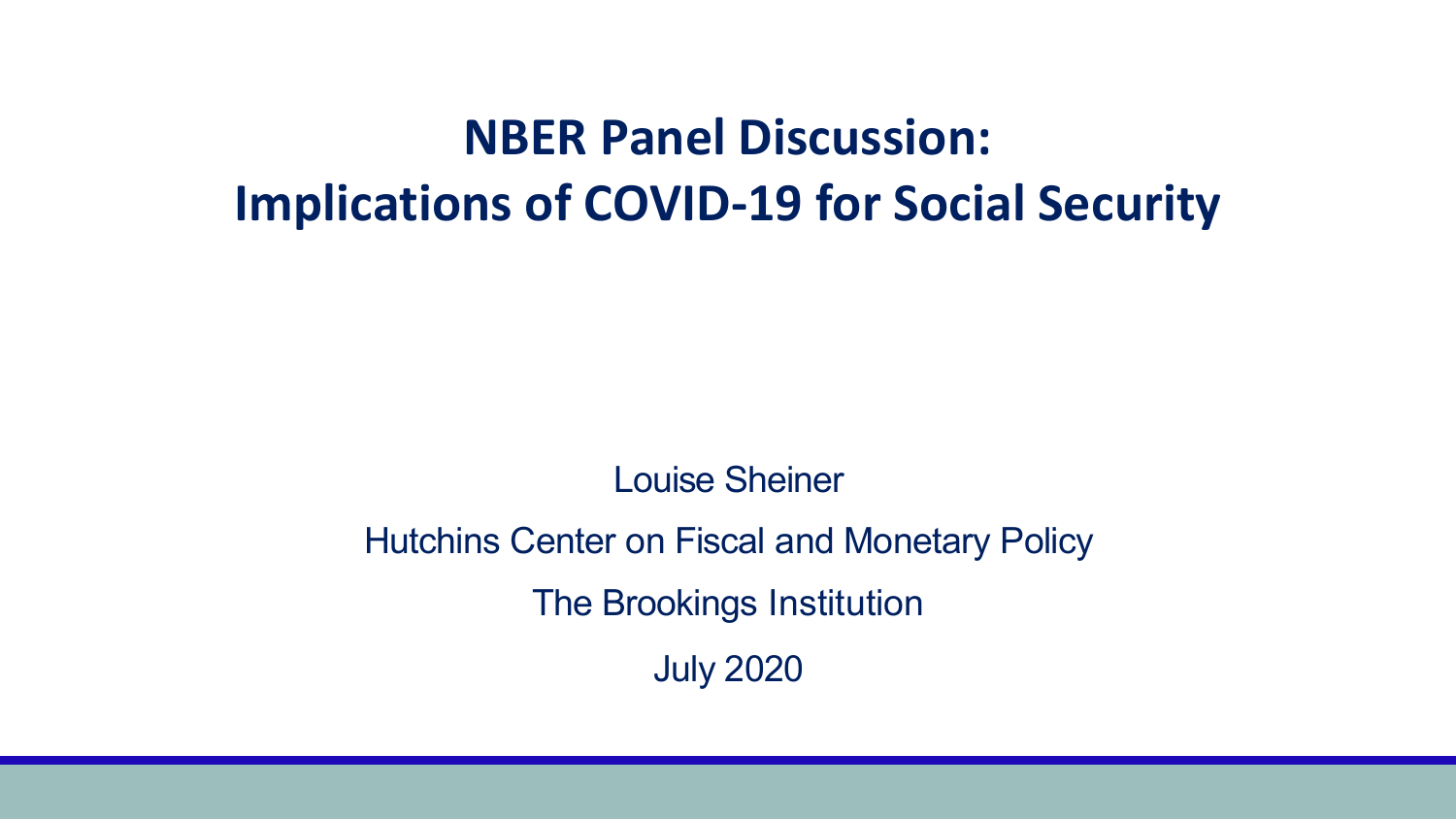# **Outline**

**What drives economic assumptions usually and how should COVID change that?**  Perspectives from being a member of Technical Panel

#### **How does COVID affect my view on some of the assumptions?**

- Labor Share
- Productivity
- Interest Rates
- I have similar views–but won't discuss– trends in labor force participation.

**What are implications of the changes in the economy for social security policy?**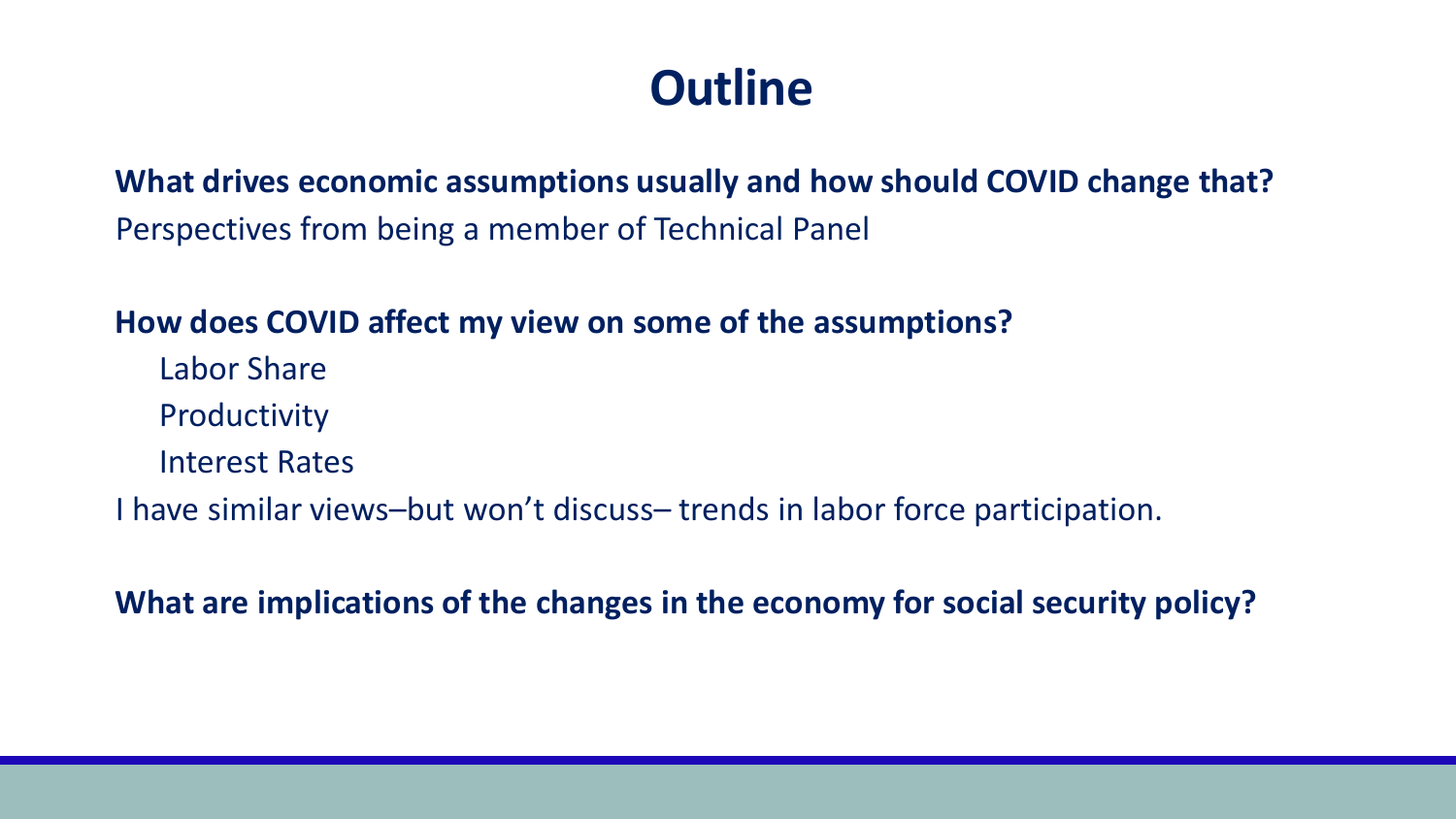# **The Framing of the Projections**

Two sets: near-term (first 10 years); long-term (last 65 years)

Because projections are done for 75 years, argument made is that you should use long-run historical averages as guide to long-run assumptions.

In practice, first few years reflect current data, but then transition to long-run values.

Most of the first ten years largely a function of the gap between current values and long-run values.

The long-run assumptions "drive" the projections.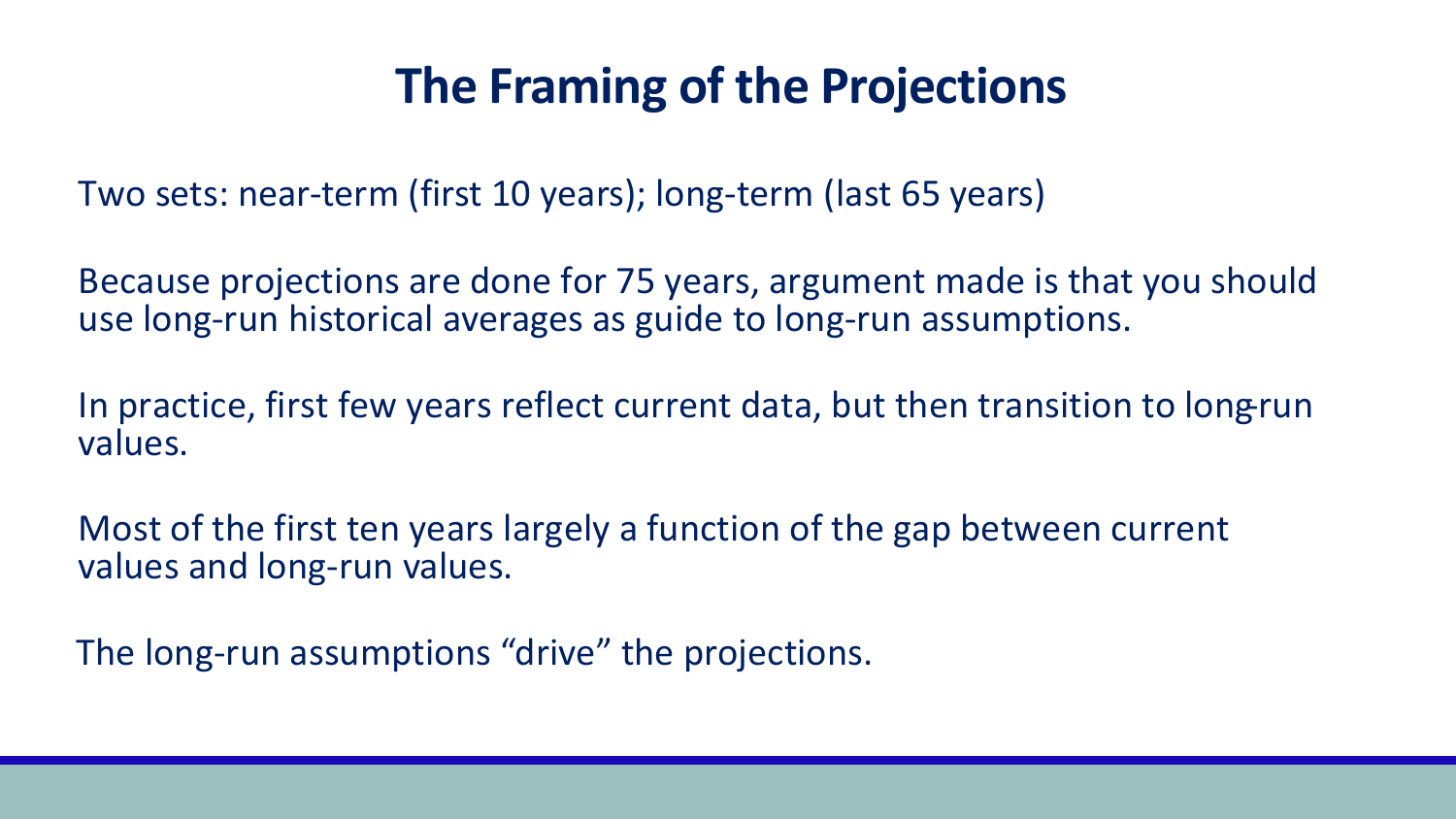# **Is the Long-run Important?**

I think focus on 75 years is misplaced.

From policy and political perspective, important #s are for the next 10 -15 years.

- Demographic transition over by 2035.
- HI trust fund depleted within next 6 years; OASDI by 2035 pre-COVID.
- Getting the next 10-15 years right the most important part of the projection.

How is this related to COVID?

COVID could easily affect next ten years, but not very likely to have large long-run effects.

Focus on long-run could mean that many near-term effects ignored.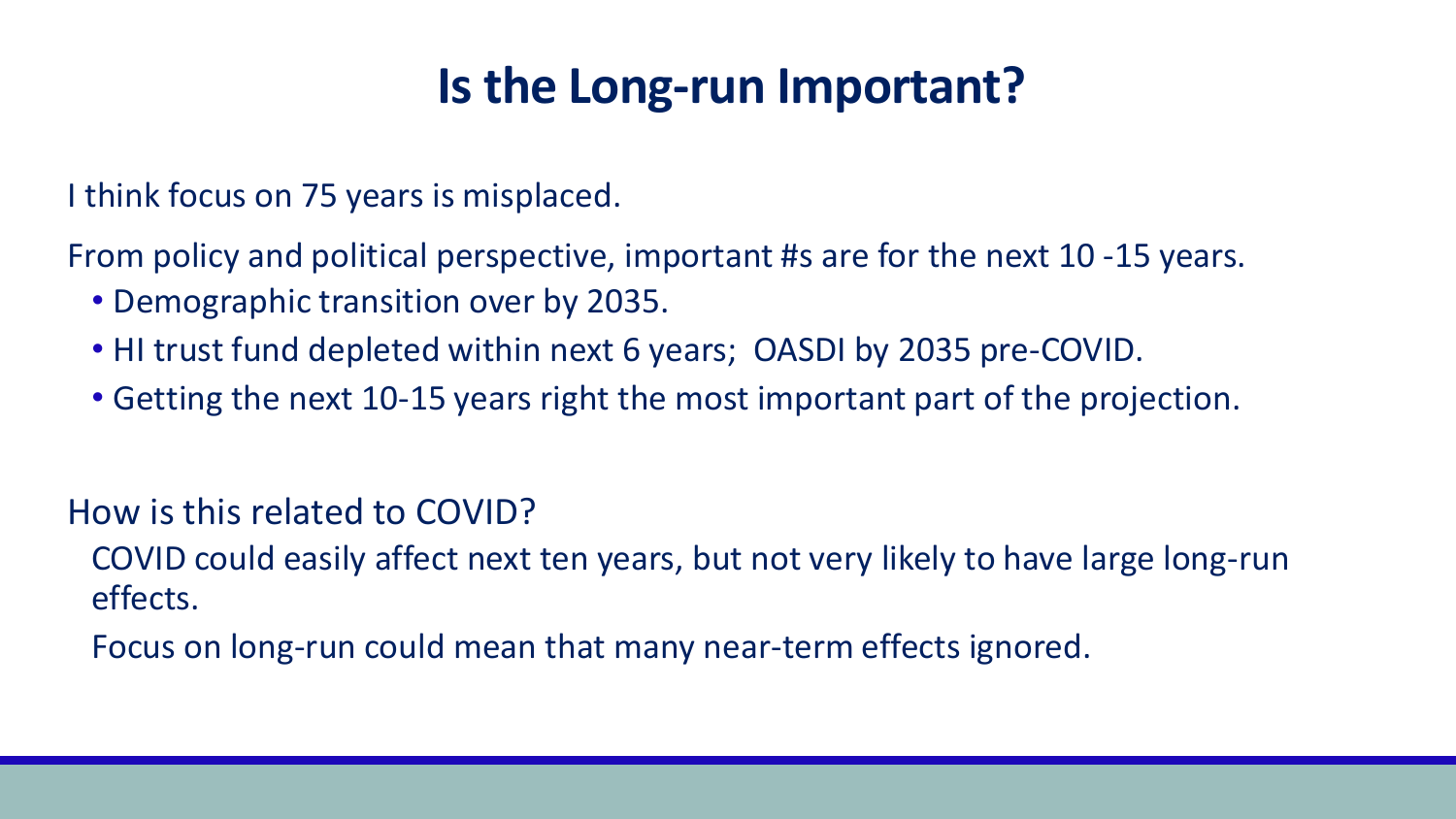## **The Labor Share**

Labor share declined through early 1980s, generally well below 1947-2018 average since.

Globalization, higher depreciation, higher housing share, decline in worker power—can explain decline.

These seem likely to persist, at least for a while.

But SSA has sharp increases in the labor share over next ten years to get back to long-run average.

How will COVID affect the labor share?

With high level of stock market and unemployment, likely that share will stay lower for longer.

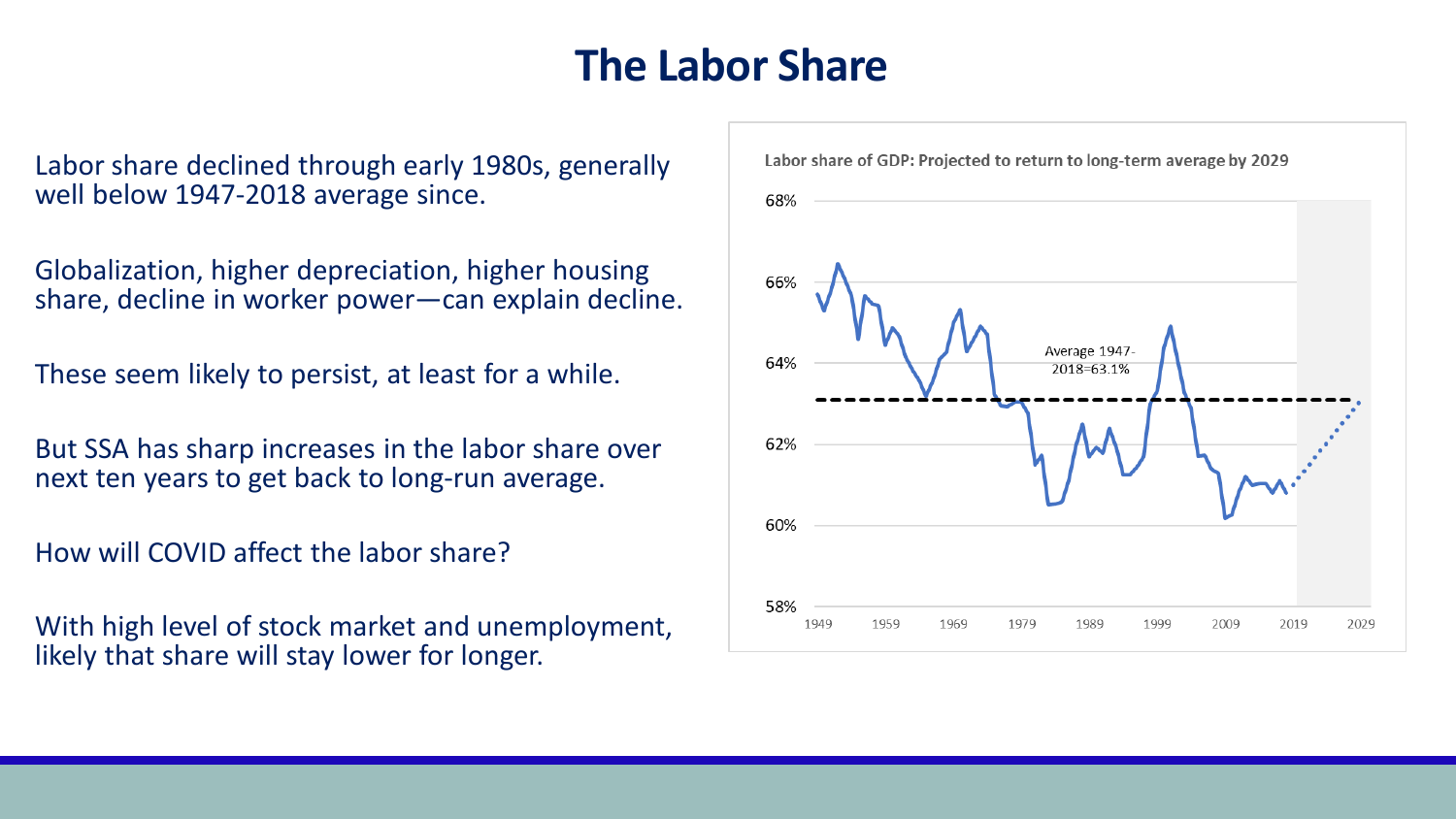## **Productivity Growth**

Weak productivity growth over past decade.

Trustees assumes it rises back almost to long-run average over next 5 years.

Seemed optimistic before, no weight on the secular stagnation hypothesis or other structural explanations (aging).

What effect will COVID have on productivity?

In the long-run, probably little to none. Perhaps some reduction from increase in pandemic preparedness.

Over next 10-15 years, effects could be substantial.

- Business closures means large costs to start up again.
- Job losses means quality of labor matches likely to suffer temporarily, and firm-specific capital lost.
- Prolonged period of lock-downs/working from home/uncertainty—may be stifling innovation.

Again, important to model next 15 years, not let long-run drive projections.

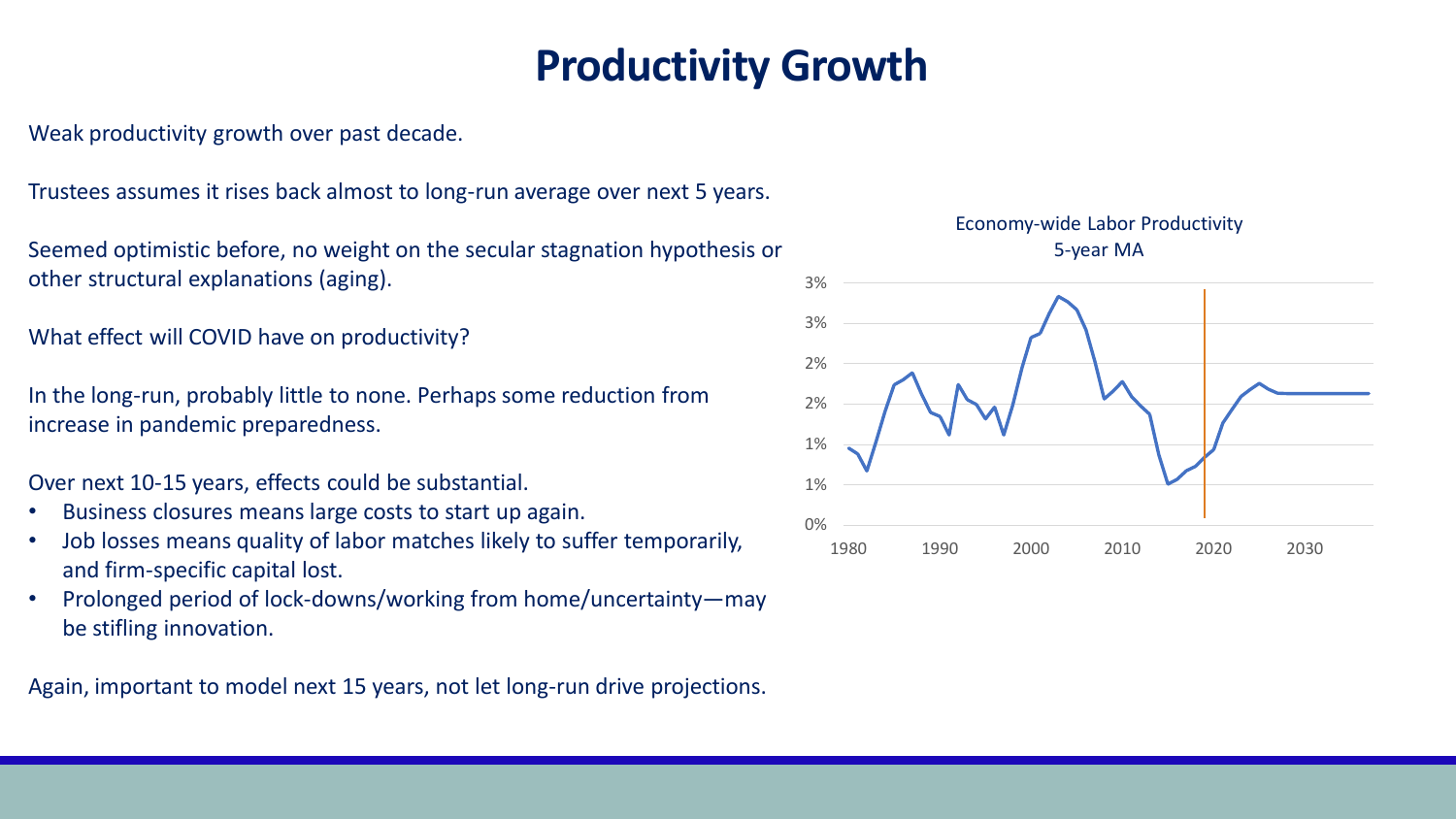### **Interest Rates**

Real interest rates declining for decades, averaged just 0.5% from 2010-2019.

Aging, rising inequality, low productivity likely contributors.

SSA recently lowered its interest rate to 2.3%. Reasonable long-run assumption, but rapid increase over ten years seems unlikely.

Interest rates have fallen sharply as a result of COVID. Possibility of low-for-long seems even more likely.

Probability that r<g high before and higher now.



Real Interest Rate Projection Pre-Covid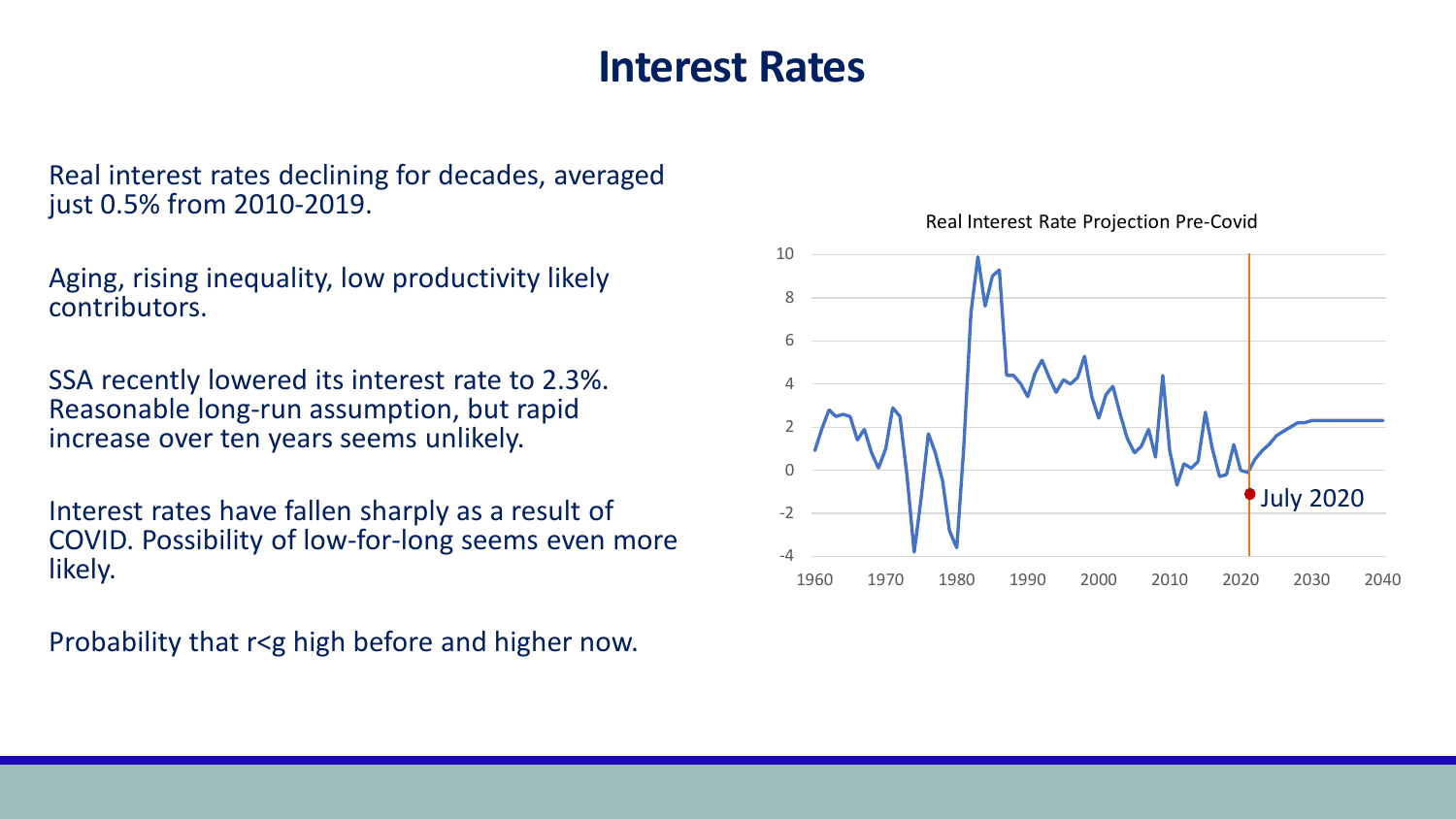# **Implications of COVID for Social Security Policy**

Action to address imbalances in Social Security, increases in federal deficit will be needed eventually.

COVID has likely sped up the date of reserve depletion and likely increased the changes required to address long-run imbalances.

But doesn't necessarily mean that we should act sooner rather than later because of COVID.

Why?

(1) Ensuring economic recovery is complete.

(2) Reserves costly when r<g.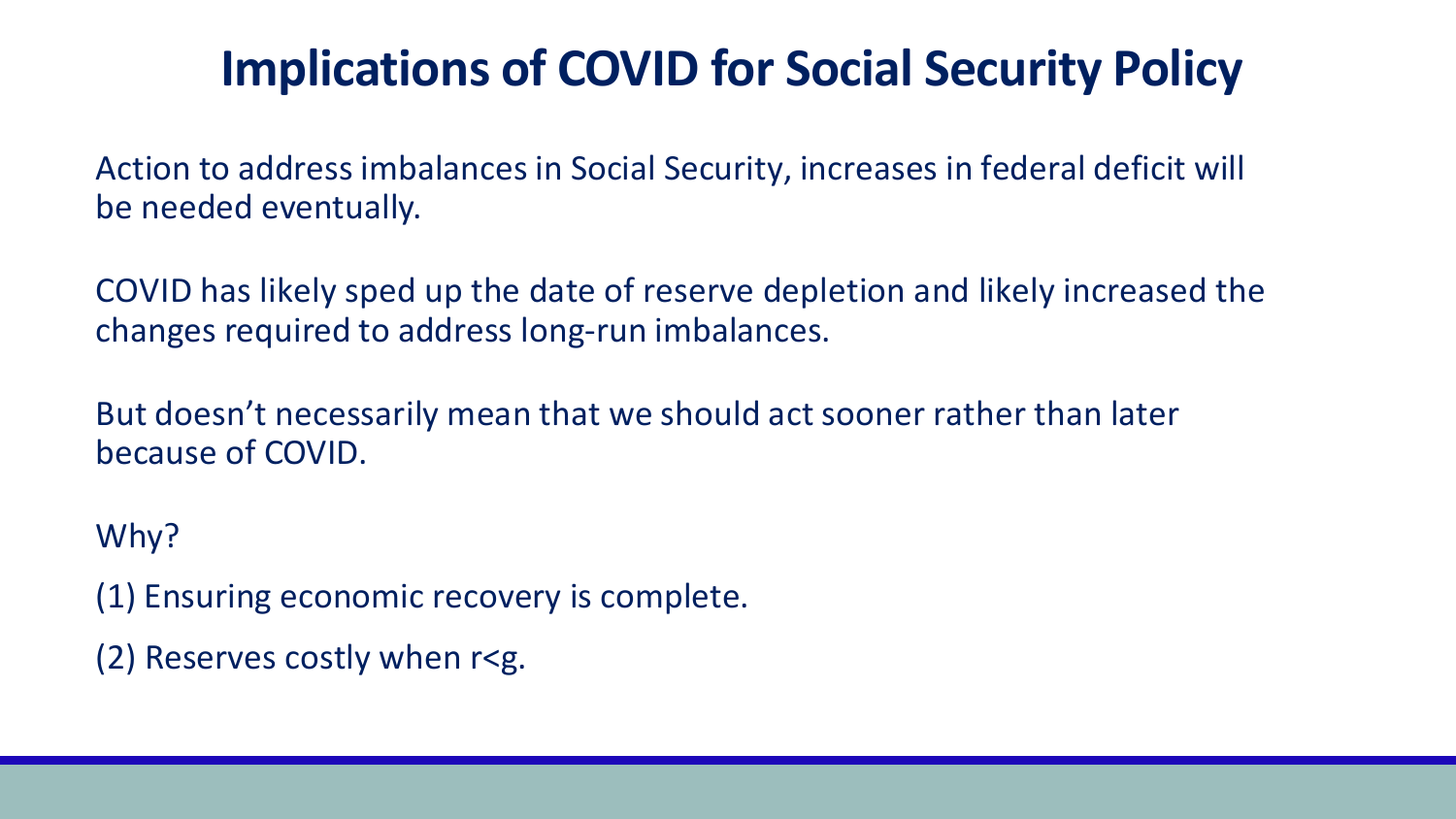# **Ensuring Full Economic Recovery**

Under current law—no additional stimulus \$ but also with no "second" wave—CBO projects GDP won't be back to pre-COVID baseline for almost a decade.

Fiscal policy should aim to get back to hot labor market at the onset of the pandemic.

◦ Hot labor market particularly helpful for low-income working age households, leading to both higher GDP and lower inequality.

With debt to GDP projected to hit 108% or higher by 2021 and with reserve depletion looming for Medicare and Social Security, pressure to cut spending and raises taxes.

Debt reduction before back to strong economy self-defeating for long-run economic (and Social Security) health.

So COVID economy should lead action on Social Security to be delayed, unless the action is to transfer general revenues or to announce plans for the future.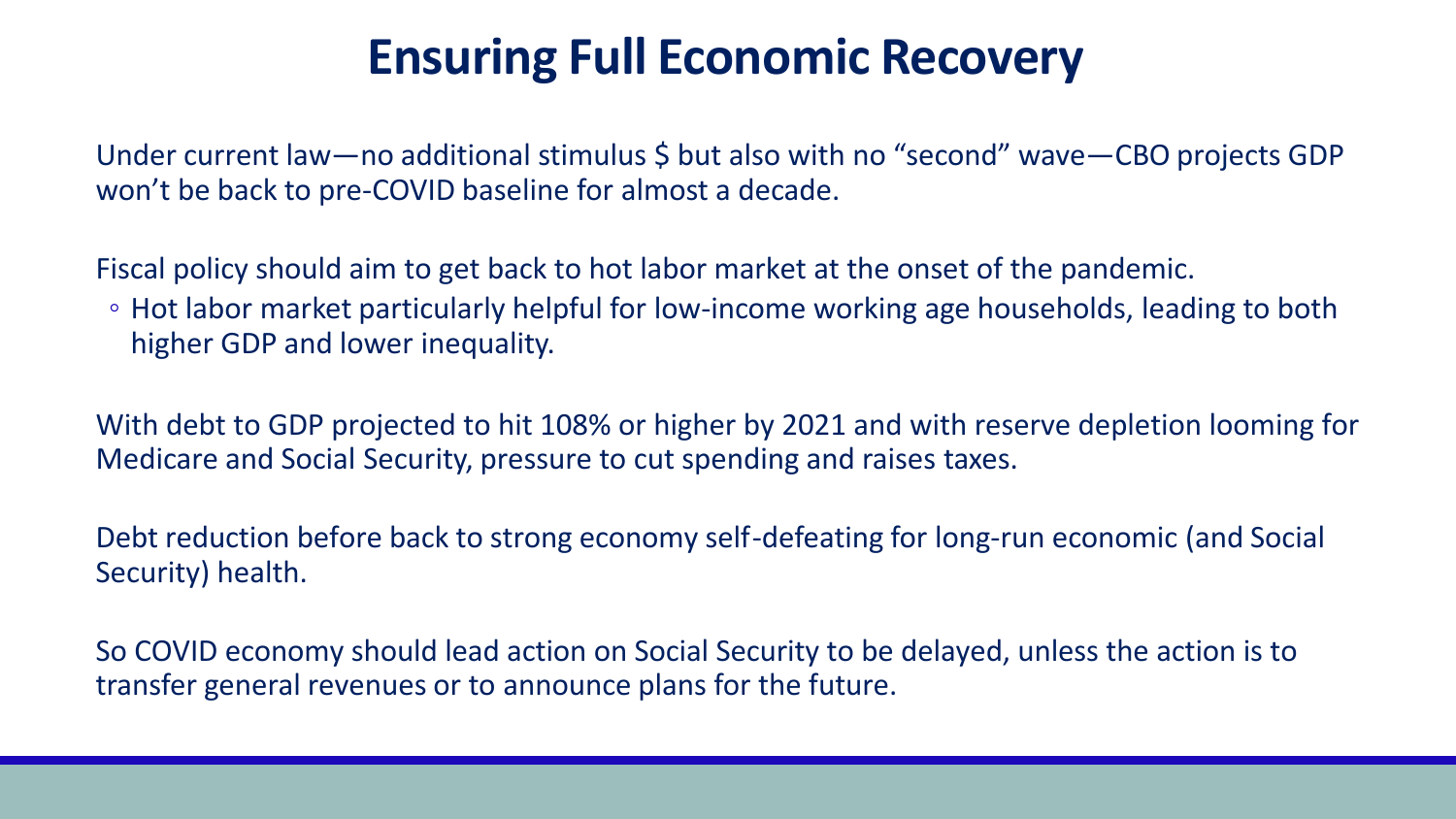# **Implications of r<g**

Another reason often mentioned for acting sooner rather than later is because delay imposes costs on future generations.

From 2020 Trustees' Report: "If substantial actions are deferred for several years, the changes necessary to maintain Social Security solvency would be concentrated on fewer years and fewer generations. Significantly larger changes would be necessary if action is deferred until the combined trust fund reserves become depleted in 2035."

If r<g over the long-run, everyone better off if allow reserves to exhaust and just run a pay-as-you-go scheme.

Ran a simple simulation using two interest rates (high and low) comparing:

- (1) Act now and require reserves at end of simulation to cover costs for one year.
- (2) Deplete reserves and then run pay-as-you-go scheme.

Illustrative Simulations:

Use SSA GDP, Income, and Costs (average nominal GDP growth 4%)

High nominal interest rate: 4.7% (SSA long run)

Low nominal interest rate: 1% (a bit higher than now)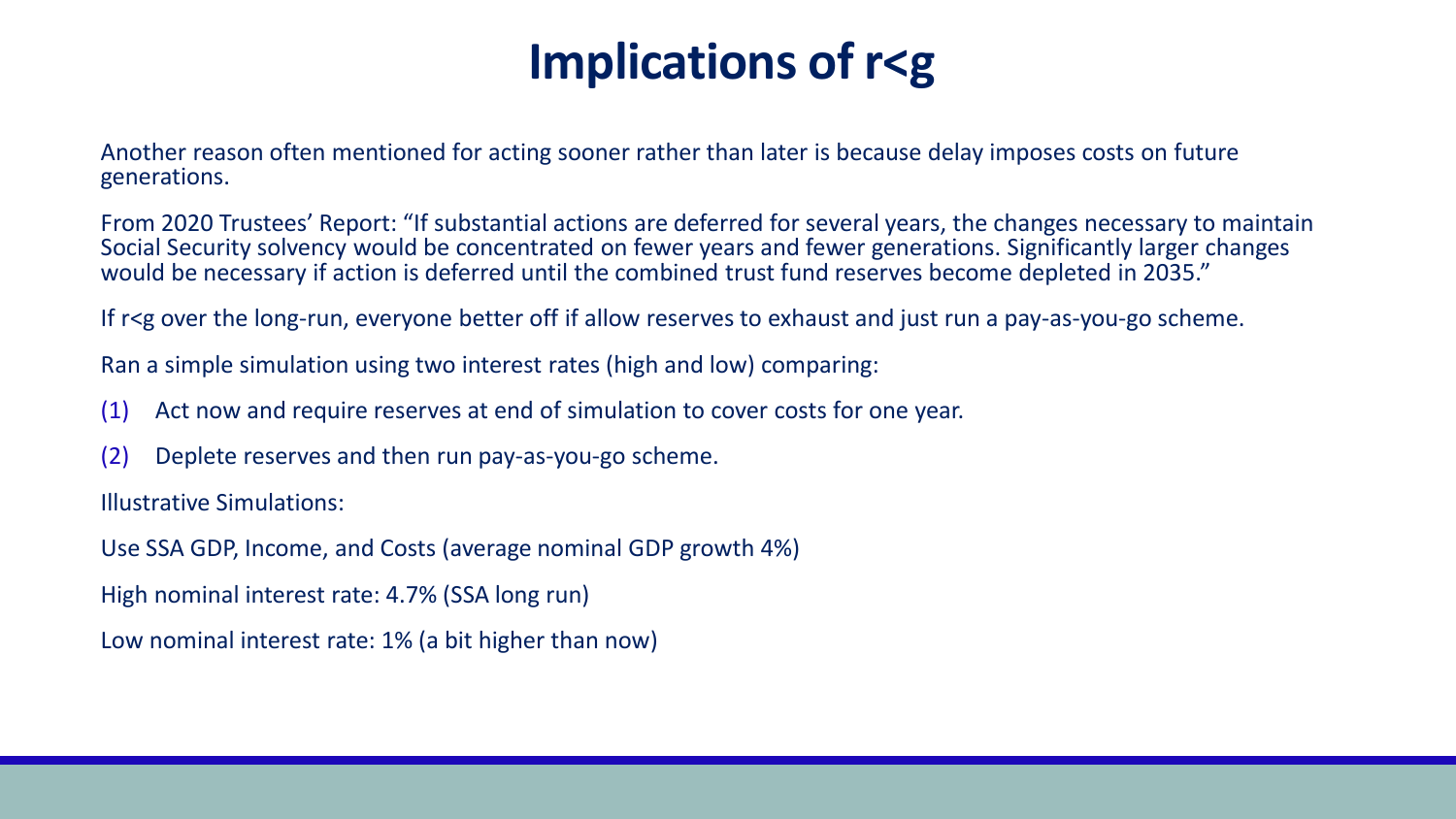#### High Interest Rates